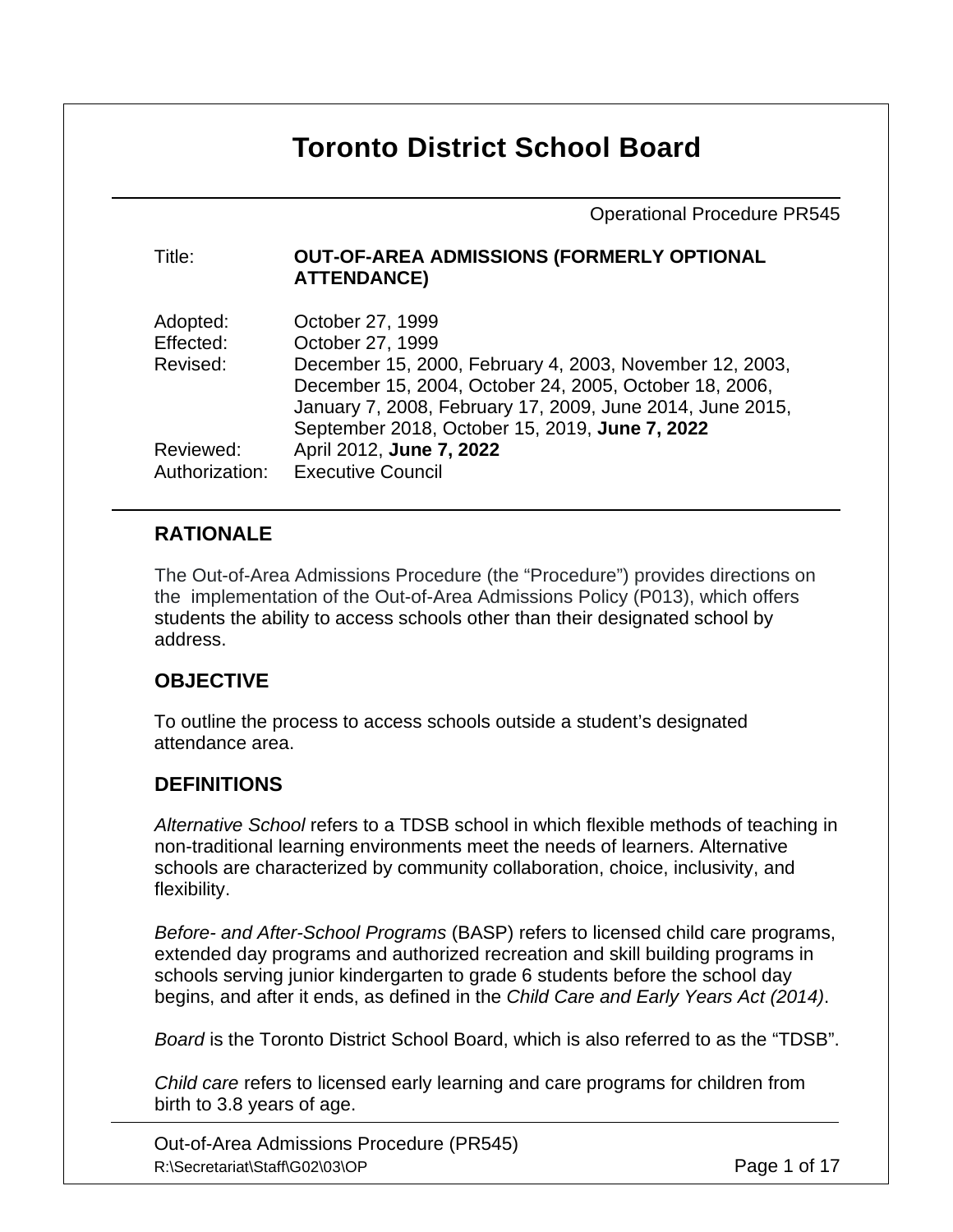*Designated Attendance Area* is the geographic area served by a designated school.

*Designated school by address* is the school identified by the principal residence of the parent/guardian/adult student.

*Elementary school* refers to Grades Kindergarten to 8, or a part thereof. All Elementary Schools offer Regular Programming. Some additionally may offer Centralized Programs, Intensive Support Programs or French Immersion / Extended French Programs.

*Feeder school* refers to a school from which many or most students progress from an elementary school to a designated elementary or secondary school based on the attendance area or program.

*Out-of-Area Applicant* is a student who applies to a school located outside of their designated attendance area.

*Out-of-Area Student* is a student who attends a school located outside of their designated attendance area.

*Receiving school* refers to the school that will be accepting a student through the Out-of-Area Admissions process.

*Secondary schoo*l refers to Grades 9 to 12. All Secondary Schools offer Regular Programming. Some may also offer Centralized Programs, Intensive Support Programs or French Immersion / Extended French Programs.

*Sending school* refers to a student's current school, from which they are applying to attend another school in the following school year.

*TDSB* is the Toronto District School Board, which is also referred to as the "Board".

## **RESPONSIBILITY**

Associate Director, Student Well-Being and Innovation and System Superintendent, Secondary Program & Admissions

#### **APPLICATION AND SCOPE**

This Procedure applies to students, parents/guardians, and staff, including principals, superintendents, and school personnel, involved in the application and registration processes for students seeking to register in a school that lies outside of their designated attendance area.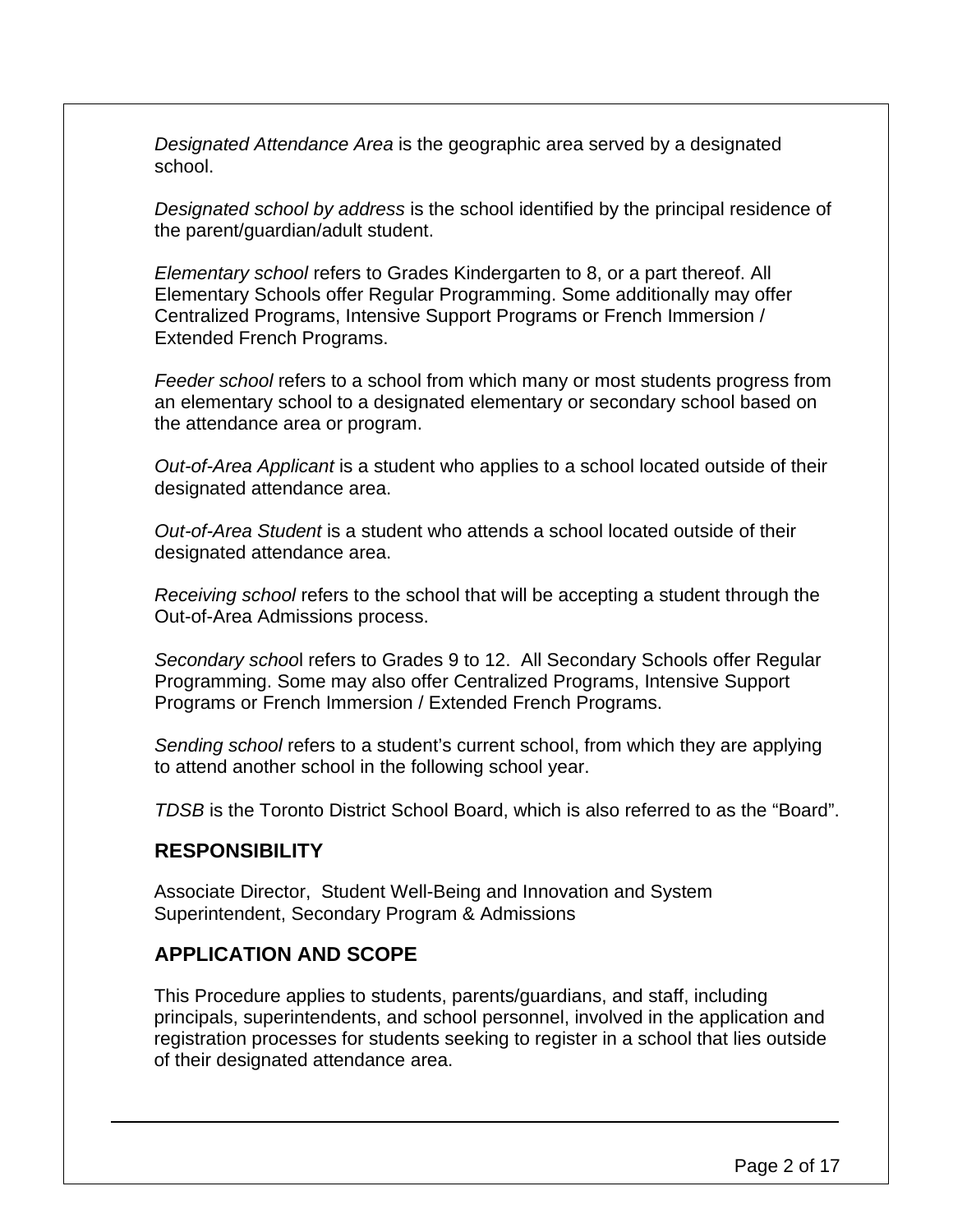This Procedure also covers and outlines suggested best practices for licensed early learning and care programs and Before- and After-School Programs in schools.

This Procedure do not apply to:

- placements into Special Education Intensive Support Programs (ISPs). Students access these programs through the Identification, Placement and Review Committee (IPRC) process;
- students whose placements are facilitated by the Caring and Safe Schools department;
- the application processes for Centralized Schools or Centralized Programs. See the Student Interest Programs Procedure (PR612);
- the application processes for Local Programs. See the Student Interest Programs Procedure (PR612).

# **PROCEDURE**

## **6.1. Out-of-Area Admissions**

- 6.1.1. Every child who is eligible to attend school has the right to attend a designated school based on the primary address of their parent/guardian(s). The school will accommodate students from within its designated attendance area. Designated attendance boundaries will be approved by the Board of Trustees.
- 6.1.2. Every child who is eligible to attend school has the right to attend a designated school based on the primary address of their parent/guardian(s). The school will accommodate students from within its designated attendance area. Designated attendance boundaries will be approved by the Board of Trustees.
- 6.1.3. Students with more than one designated school by primary address can only switch from one school to the other through the Out-of-Area Admissions process during the designated time frame. If the requested school is "Closed" to Out-of-Area Admissions, a switch will not be possible.
- 6.1.4. Students will be provided with an opportunity to attend a school other than their designated school, when space is available, through the Out-of-Area Admissions process.
- 6.1.5. In November, projected enrolment numbers will be used by the Planning Department ("Planning") to determine the Out-of-Area Admission Status for each school. Schools will be deemed to be either:
	- A. Closed The school may not admit any students from Out-of-Area. No students may apply for Out-of-Area Admissions.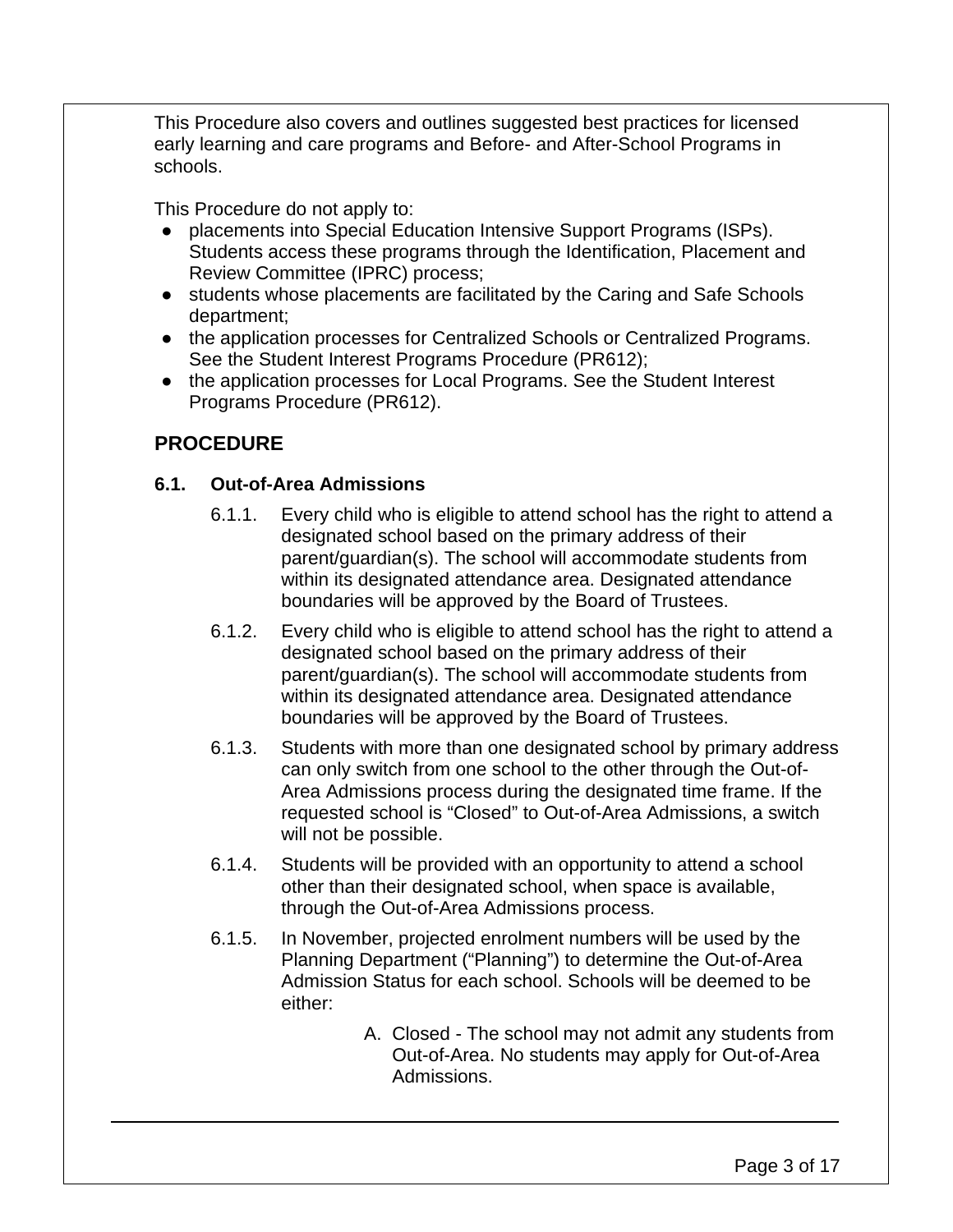- B. Limited (Siblings) Only students with a sibling currently attending and who will be returning to the requested school may apply for Out-of-Area Admissions.
- C. Limited (Siblings and Feeder School) Only students with siblings attending and who will be returning to the requested school, and students attending a feeder school may apply for Out-of-Area Admissions.
- D. Limited The school may admit students from all of the Priorities listed, as space is available. All students may apply for Out-of-Area Admissions.
- 6.1.6. The list of schools and their Out-of-Area Admissions status will be prepared and distributed by Planning to schools, Trustees and the public by the first week in November.
- 6.1.7. Applications for Out-of-Area Admissions are to be completed by the parent/guardian or student 18 years of age or older (as well as those over 16 years old who have withdrawn from parental control) through the TDSB Online Application System. The application will become available on the first day back from the Winter Break and will close on the date listed in the Schedule in Appendix A.

The current school will provide support with the online application where families do not have access to the technology required to submit the application, confirm acceptances and/or otherwise require documents in alternative formats.

6.1.8. In the 2022-2023 school year, a student may apply to a maximum of two (2) schools outside of their designated attendance area for admission in September 2023. These include regular programs, French Immersion programs and Extended French programs.

> In the 2023-2024 school year and every year afterwards, a student may apply for one (1) regular program, French Immersion program or Extended French program outside of their designated attendance area.

> All students registered in the TDSB at the start of their grade 8 year are eligible to apply through Out-of-Area Admissions to regular programs at the secondary level, including fee-paying students.

6.1.9. In keeping with Truth and Reconciliation, First Nations, Métis, and Inuit students will be supported outside of the Out-of-Area Admissions Policy, and given priority access. Admission will be supported at any regular intake time, even in schools "Closed" to Out-of-Area Admissions, where possible.

> Secondary students whose child(ren) is/are enrolled in a child care centre in the catchment area will be supported outside of the Out-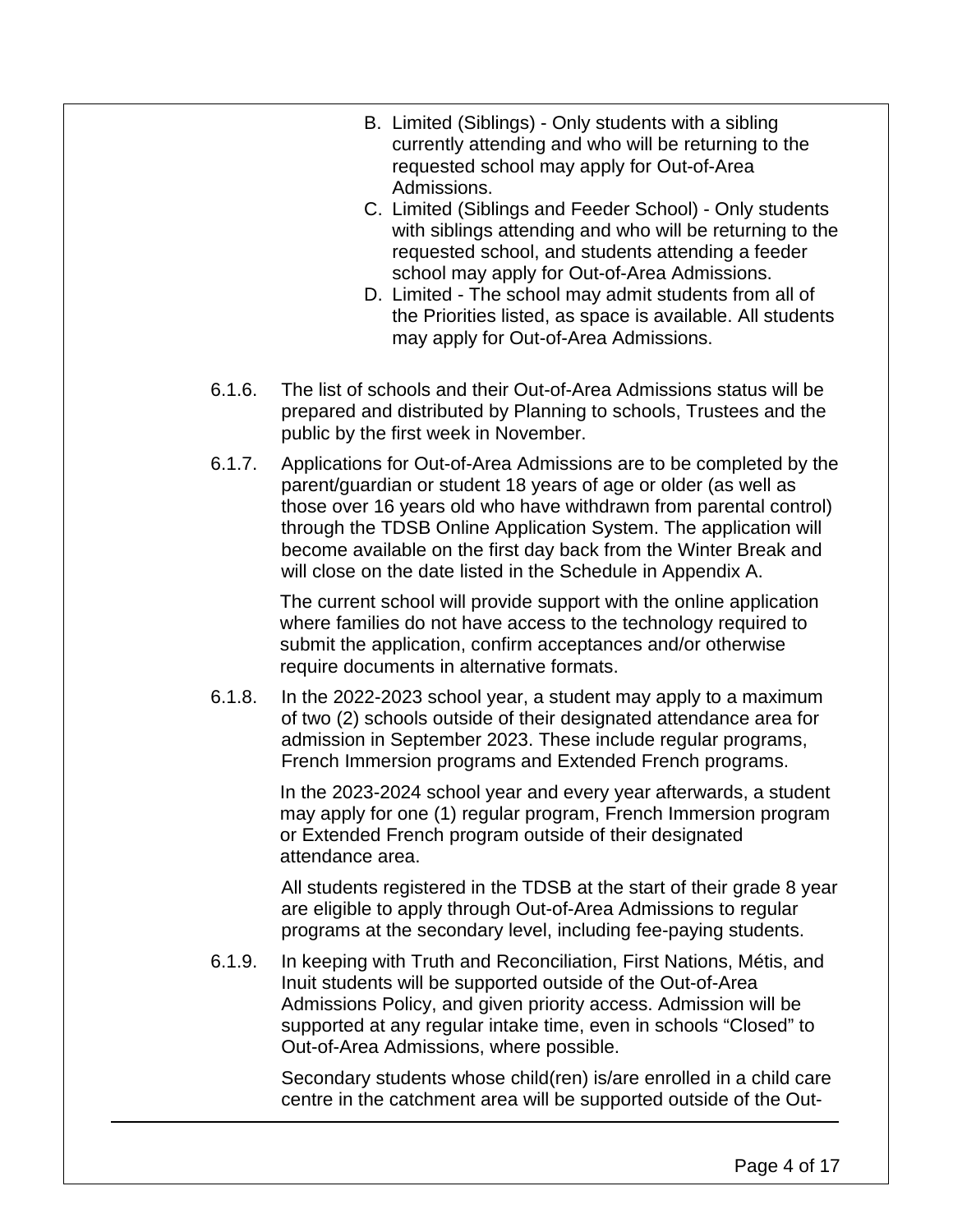of-Area Admissions policy, and given priority access. Admission will be supported and accommodated at any regular intake time, even in schools "Closed" to Out-of-Area Admissions, where possible.

- 6.1.9.1 Students will not be able to register using the Online Registration Form since the requested school is not the designated school by address. Students will need to indicate their request to register and the reason for the request by either completing the [central online](https://docs.google.com/forms/d/e/1FAIpQLSeqTOn21RCJ6PyUnMvUx1uvY37KEJdDBDLkM-hMbPWXnKfWLA/viewform?usp=sf_link)  [form](https://docs.google.com/forms/d/e/1FAIpQLSeqTOn21RCJ6PyUnMvUx1uvY37KEJdDBDLkM-hMbPWXnKfWLA/viewform?usp=sf_link) for facilitated advocacy and registration support or they can contact the requested school directly.
- 6.1.9.2 As schools would for any registration, families will need to provide all documents required for registration, as outlined on the [TDSB](https://www.tdsb.on.ca/Find-your/School/Registration)  [Registration site.](https://www.tdsb.on.ca/Find-your/School/Registration)
- 6.1.9.3 Schools that are NOT "Closed" to Out-of-Area Admissions are expected to register and provide programming for the student(s) as though they live in-area.
- 6.1.9.4 Schools that are "Closed" to Out-of-Area Admissions are expected to make every attempt to provide a timetable that meets the needs of the student(s). Families should be provided with options and given choices if the exact timetable requested cannot be provided.

## **6.2 School Based Practices - Receiving Schools**

- 6.2.1 A school categorized as "Closed" cannot accept any students through Out-of-Area Admissions. Only students residing within the school's attendance area will be permitted to attend.
- 6.2.2 A school categorized as "Limited" can accept students through the Out-of-Area Admissions process but in doing so may not exceed the projected enrollment. A "Limited" school is not obliged to accept all students who apply for Out-of-Area Admissions. Acceptance is conditional upon space being available in the appropriate grade and program.

For schools with "Limited" status, the principal must anticipate the number of in-area students expected next school year and manage the number of students accepted through Out-of-Area Admissions to ensure that the school's total full-time equivalent enrolment (inarea students plus Out-of-Area students) does not exceed the school's projected enrolment.

Principals or their designate should communicate with local feeder schools and with their Planning Officer to identify the number of inarea students who are planning on attending their designated school by address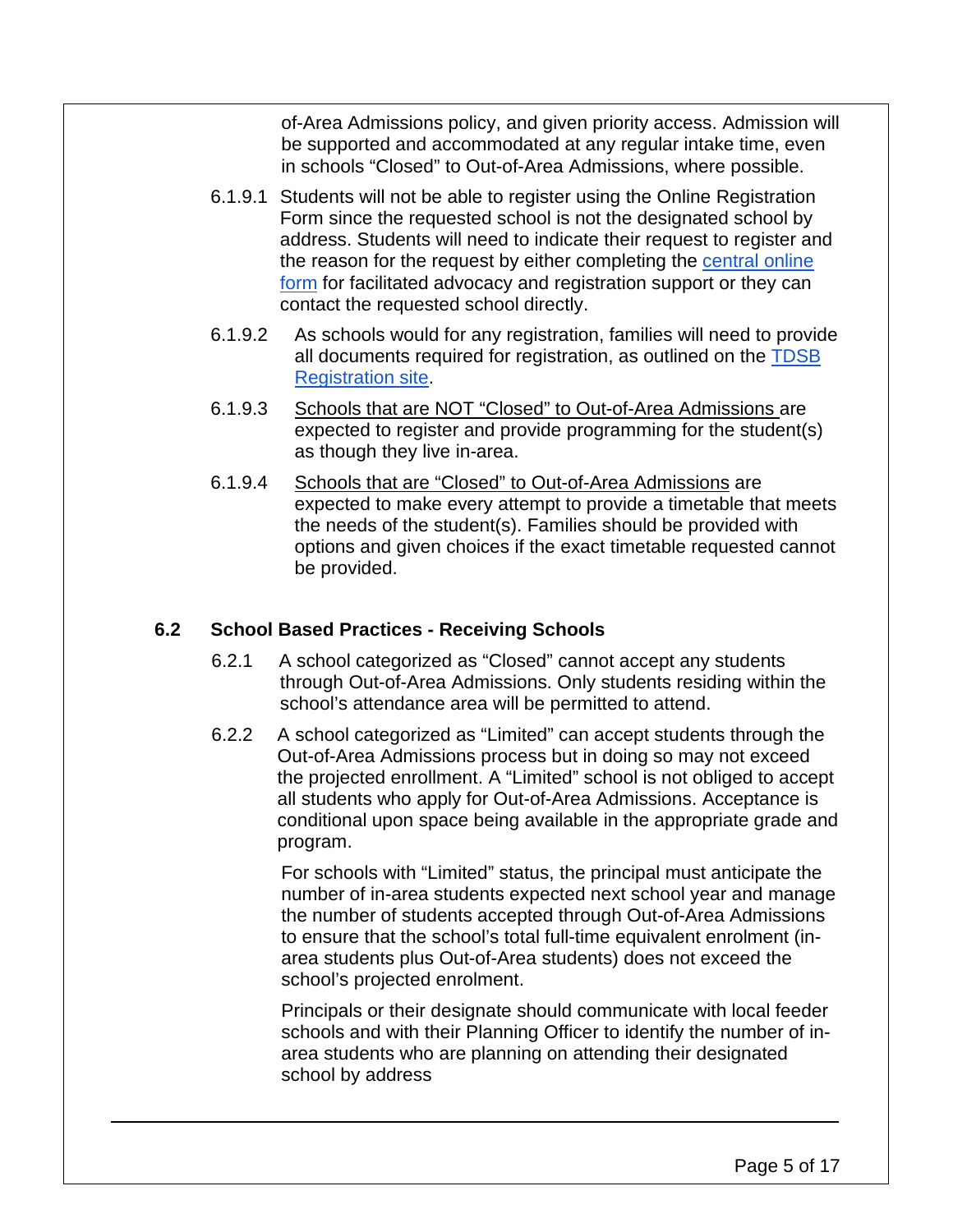Each year, schools should track the number of in-area students that register from other boards / private schools / families new to the area or country. An accurate and representative number of spaces should be reserved for such students each year.

- 6.2.3 Principals of receiving schools must submit the number of seats that are available for students applying through Out-of-Area Admissions in each grade:
	- Secondary one week after the deadline for applications;
	- Elementary on the first school day in March.

Principals should make this decision based on their projection by grade, local patterns, registration of out-of-area students in the preschool program, input from local feeder schools and historical data regarding the registration of new in-area students. Data is submitted to Secondary Programs and Admissions through the Online submission form.

# **6.3 School Based Practices - Sending Schools**

- 6.3.1 Principals of sending schools should maintain a list of students' designated school by address, including the French Pathway school and Special Education placement in Intensive Support Programs, and inform families where students are slated to be transferred for the following Fall (i.e. designated school by address) so that families can access the Out-Of-Area Admissions process, if needed.
- 6.3.2 Sending schools host an information session about the Out-of-Area Admissions process for families in the Fall.
- 6.3.3 During the Out-Of-Area Admissions process (January to March), Principals should monitor applications and update their list of students' schools for the following year. The current school will provide support with the online application where families do not have access to the technology required to submit the application and/or otherwise require documents in alternative formats.
- 6.3.4 Grade 8 Principals support the course selection process for students in Grades 8, ensuring they select courses for the school they are attending the following year (either the designated school by address, French pathways school, acceptances to Centralized Programs and Schools, Special Education Intensive Support Program, or confirmed Out-Of-Area Admissions acceptance school).
- 6.3.5 Once the Out-of-Area Admissions process is complete, Principals must update their list of the destination schools for their students, using the Out-Of-Area Admissions PowerSchool report.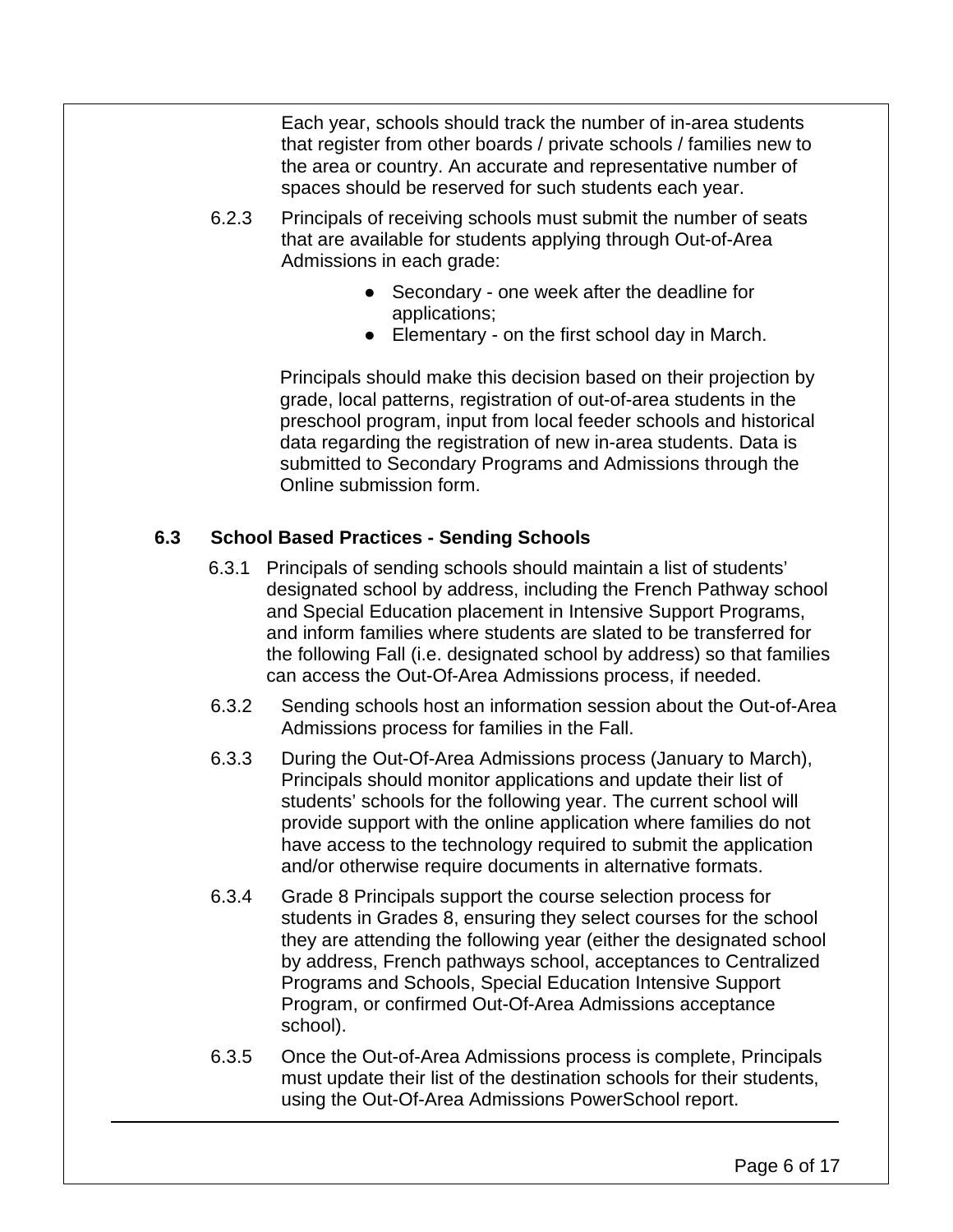- 6.3.6 Sending school transfers students to the appropriate school for the following year by the board deadline in PowerSchool (specific timelines for secondary and elementary schools will be shared annually).
- 6.3.7 Sending schools must only send Ontario Student Records (OSRs) to the receiving school upon an official OSR request, once the student is active at the receiving school.

#### **6.4 Random Selection Process and Priorities**

6.4.1 Spaces will be filled by grade according to the admission priorities. For each of the admission priorities listed below, in order, a random selection process will be undertaken if the number of applications exceeds available spaces.

> Priority 1: (Elementary Schools only\*\*) Students who have a sibling currently attending the requested school and that sibling will still be attending the requested school the next school year.

> Priority 2: Students currently attending a feeder school in the same program as the application to the requested school (i.e. in Regular program if applying to Regular Program).

> Priority 3: (Elementary Schools only) Current students no longer attending the Before- and After-School Program of the requested school wishing to remain at the school (see section 6.2.2 of P013).

> **Priority 4: Current TDSB students (and who remain registered as** TDSB students for the duration of the school year in which the Outof-Area application was made).

Priority 5: Other students whose parents'/guardians' primary residence is in the City of Toronto (e.g., from independent/private schools, other school boards, home schooling, etc.).

Priority 6: Students whose parents'/guardians' primary residence is outside the City of Toronto.

\*\* students attending a secondary school as of September 2022

may have the sibling rule apply to their younger siblings.

- Applications for September 2023 Grades 9-11 (generally students born in 2008-2010) and returning Grade 12s
- Applications for September 2024 Grades 10-11 (generally students born in 2008-2009) and returning Grade 12 students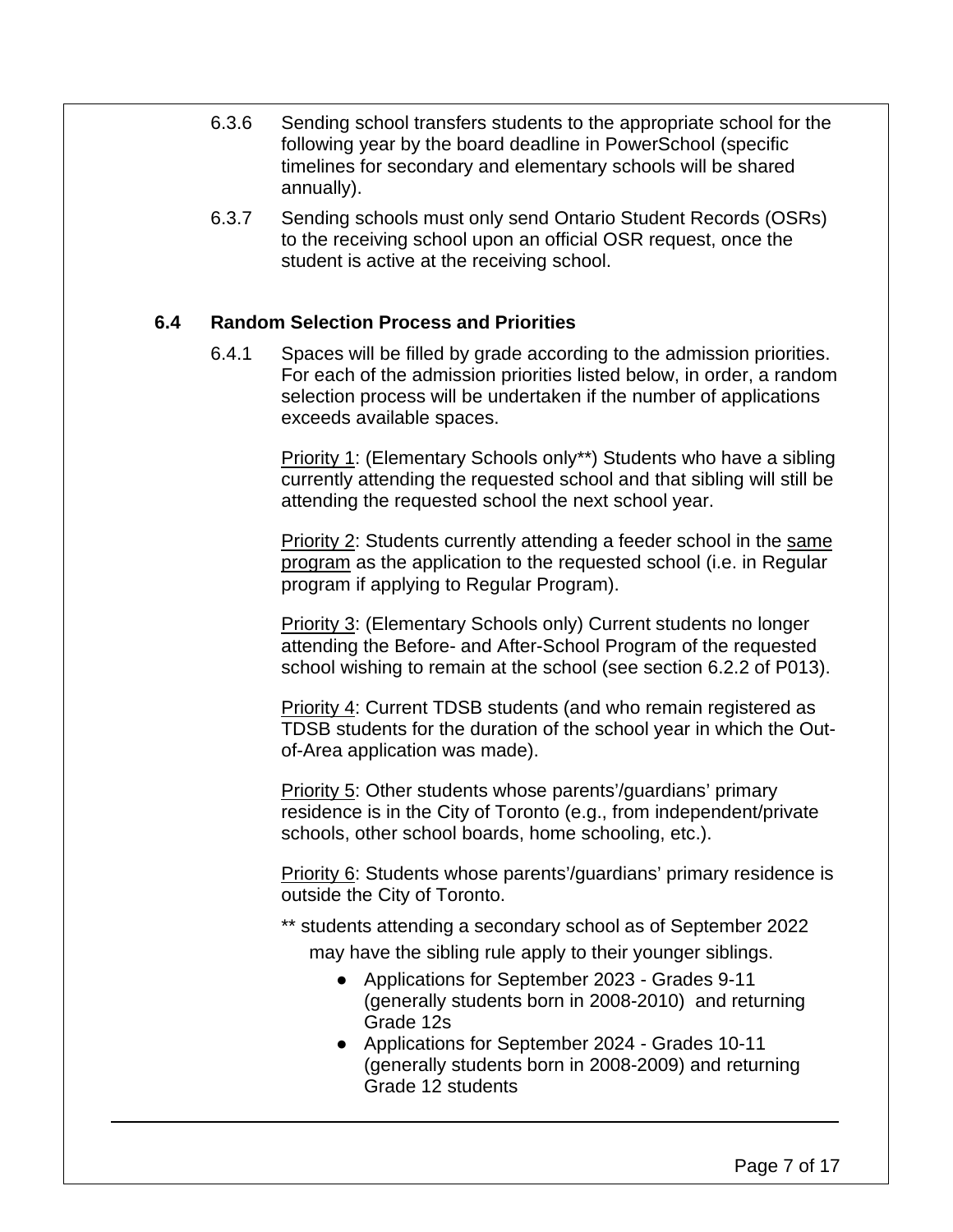- Applications for September 2025 Grade 11 (generally students born in 2008) and returning Grade 12 students
- Applications for September 2026 only applies to returning Grade 12 students
- 6.4.2 Students will be accepted by the requested school according to the admission priorities defined in the Out-of-Area Admissions Policy. The students will be assigned to priority categories based on the outlined criteria through the TDSB Online Application System.

Admission of students will be determined by addressing each priority category sequentially, and examining the number of requests in a priority category and the space available. If space is available for the requests in a priority category, all the students in the category will be accepted before addressing the next priority.

If requests in a priority category exceed the space available, students from that priority category will be selected through a random selection process and no further priority categories would be addressed.

6.4.3 For the 2022-2023 school year, when selecting 2 possible options, students must indicate the priority of the choices. If the student is granted admission to their first choice, they will not be considered for their second choice.

> If the student is granted admission in their second choice, they may remain on the waiting list for their first choice, or they may opt to accept the offer at their second choice. Once they accept their second choice, they will be removed from the waiting list for the first choice.

Waiting lists expire at the end of the Out-of-Area Admissions process as outlined in the Schedule in Appendix A.

- 6.4.4 The random selection process will be conducted centrally for:
	- elementary schools during the first week of March;
	- secondary schools within 2 weeks of the application closure as per the Schedule in Appendix A.
- 6.4.5 The process will be recorded for audit purposes. The random selection process will be overseen by central staff from Planning, Secondary Programs and Admissions and School Information Systems.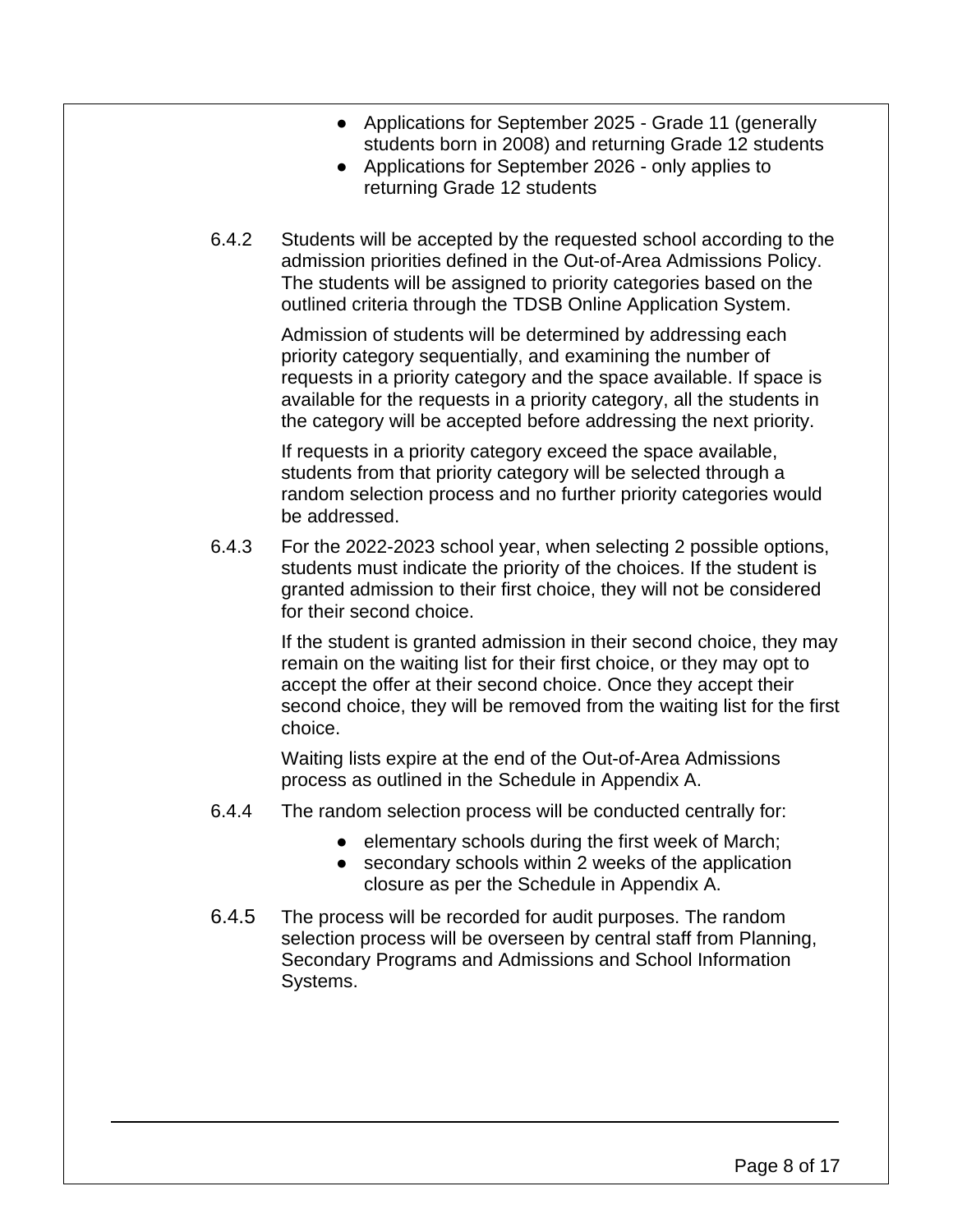#### **6.5 Acceptances and Confirmations**

- 6.5.1 Upon completion of the random selection process, families will be notified of their application status via email through the TDSB Online Application System.
- 6.5.2 Student application status will be accessible to the sending/current school and the requested school through the School Information System.
- 6.5.3 Parents/Guardians or students 18 years of age or older must accept or decline their Out-of-Area Admissions offer through the TDSB Online Application System within 6 days as outlined in the Schedule in Appendix A. Out-of-Area offers will expire at that time.
- 6.5.4 The random selection process will generate a waiting list, and should space become available prior to the closure of Out-of-Area Admissions (as per the Schedule in Appendix A) students on the Waiting List will be notified and offered placement. A second and third/final round of offers (secondary only) will be made within the deadlines outlined in the Schedule in Appendix A.
- 6.5.5 For secondary schools, no student will be admitted under Out-of-Area Admissions after the final round of offers are sent on the date shown in the Schedule in Appendix A. After this date, all waiting lists become null and void.

## **6.6 French Immersion/Extended French Programs**

- 6.6.1 Access to the French Immersion/Extended French programs is determined by PR597: French Immersion/Extended French.
- 6.6.2 Students applying for French Immersion/Extended French programs will have a designated [French Program school by](https://www.tdsb.on.ca/Elementary-School/School-Choices/French-Programs/School-Search)  [address](https://www.tdsb.on.ca/Elementary-School/School-Choices/French-Programs/School-Search) for entry and a pathway for continuation of program.
- 6.6.3 If a student wishes to attend a French Immersion/Extended French program at a school other than their designated [French Program](https://www.tdsb.on.ca/Elementary-School/School-Choices/French-Programs/School-Search)  [school by address,](https://www.tdsb.on.ca/Elementary-School/School-Choices/French-Programs/School-Search) the student must apply for Out-of-Area Admission at the requested school. No transportation will be provided.
	- a) Once admitted to a French Immersion/Extended French program at a school through Out-of-Area Admission, students may complete the grade range of that school.
	- b) Students who wish to attend the school at the next level into which the **French Pathway** feeds will be required to apply for Out-of-Area Admission to that school.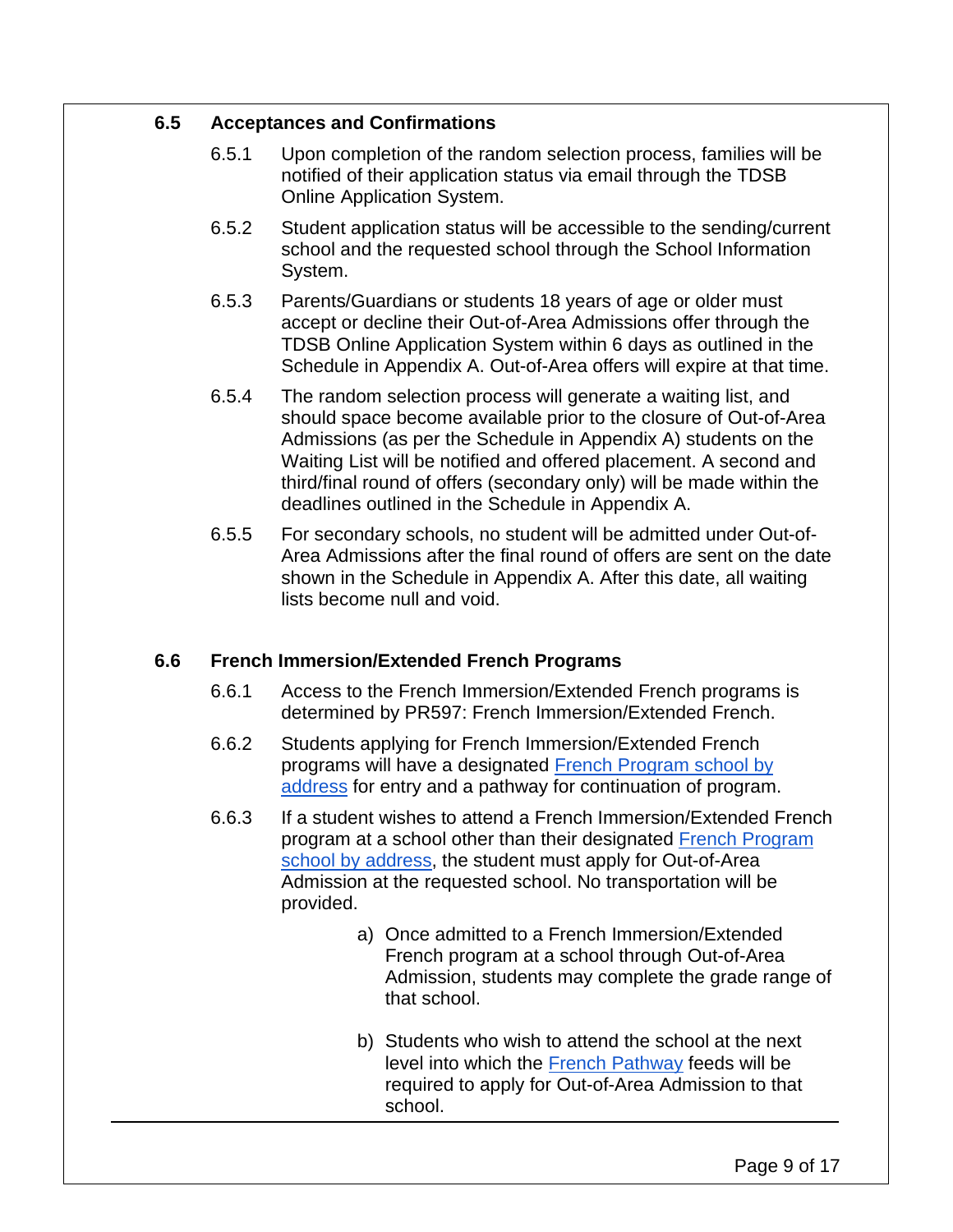- 6.6.4 Non-TDSB students wishing to enter into French Immersion/Extended French programs other than their designated [French Program school by address,](https://www.tdsb.on.ca/Elementary-School/School-Choices/French-Programs/School-Search) are required to demonstrate equivalent programming as outlined in PR597: French Immersion/Extended French.
	- a) Non-TDSB students will not be able to submit an online Out-of-Area Admissions application to attend a school other than their designated French Program school by address. Families will be directed to contact (one of) the requested school(s) to demonstrate equivalent programming.

If the family is applying to two (2) schools, one school may determine the eligibility on behalf of both schools.

b) If eligible, the family will be able to complete the online application at the requested school using an authorization code entered by the requested school. The code will not be shared.

# **6.7 Child Care (for child care operators and principals)**

It is recommended that schools and school-based child care centres/BASP operators work together to coordinate registration and admission practices (see Appendix C: Best Practices for Child Care Operators).

# **6.7.1 Preschool Program Registration**

Child care operators are encouraged, whenever possible, to give priority to children living in the school's designated attendance area.

Parent/Guardian approval to share information must first be obtained through the Information-Sharing Consent Form, 692A, which should be part of the child care registration package.

When a family registers Out-of-Area children into a preschool program, they should be encouraged to also place their children on the waitlist for the BASP at their designated school by address for when they start Kindergarten. This will support families in attending their home school by address, while at the same time support their BASP attendance in the local community.

If a family cannot access the BASP in their designated school by address, they may continue in the BASP at their preschool school, and no Out-of-Area Admissions application is required, provided they were enrolled in the preschool program prior to the end of February.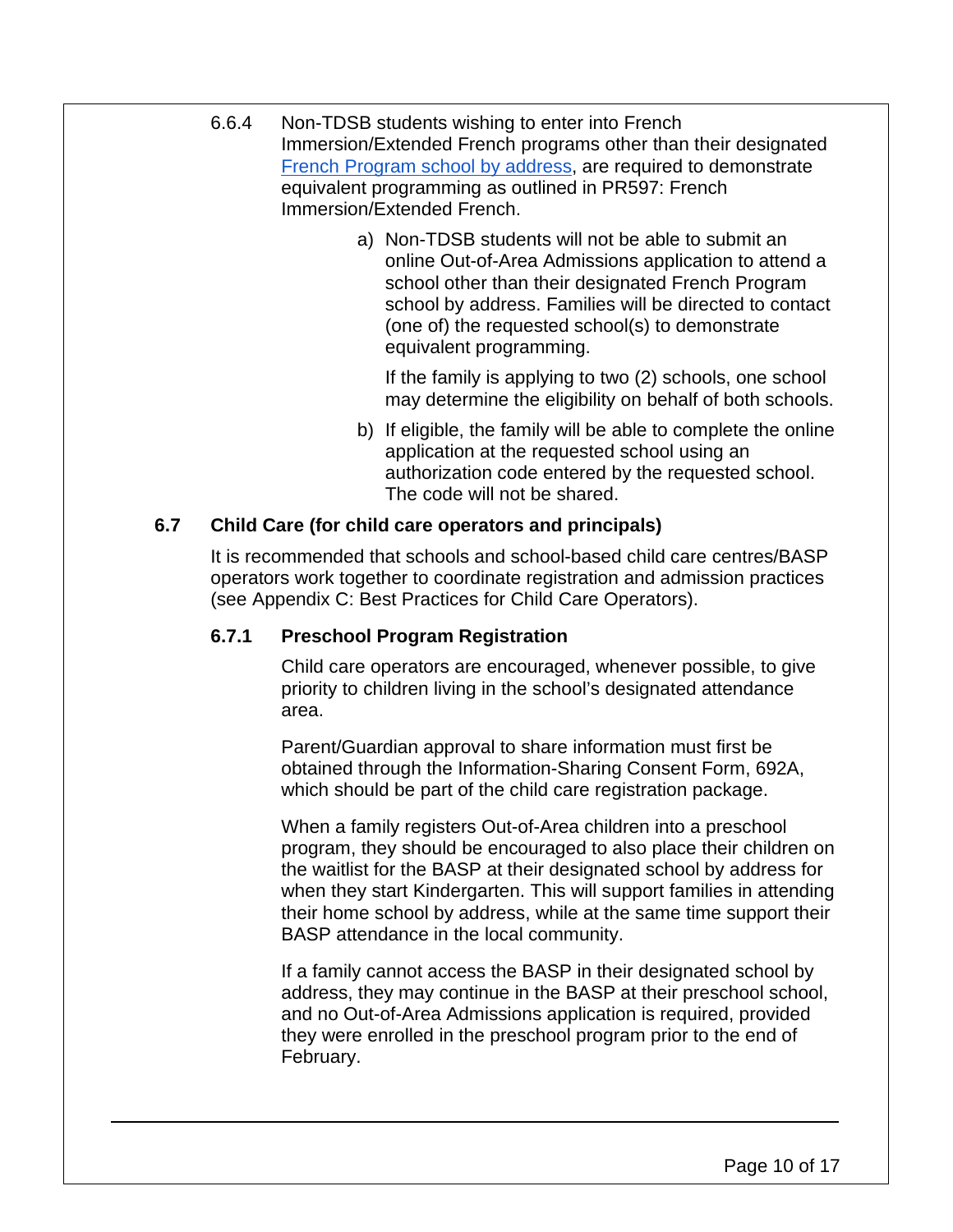#### **6.7.2 BASP Registration In/Prior to Junior Kindergarten**

In the case of French Immersion and Extended French programs, placement is determined by home address, not by child care location. Child care operators are encouraged to explain this to parents/guardians at the time of registration to ensure that the implications of having children attend a child care centre outside the designated school by address are fully understood.

In February, child care operators should provide a current list of the names and addresses of all children enrolled in the preschool child care program who will be continuing in the Before- and After-School Program in the fall when they transition into JK. They will be eligible to attend the school without an Out-of-Area Admissions application. By doing so, child care operators can support the timely registration of students at the school.

This list will serve as verification that those children living outside the school's attendance area are already registered in the schoolbased child care program as Preschoolers and will support the school's maintenance of out-of-area student records.

From the beginning of March until the end of the school year, child care operators are strongly discouraged from registering children from out-of-area who will be starting Kindergarten in the fall. Should such children be registered, the child care operator is required to notify the family that their child will not have access to attend the Kindergarten program in that school. The child care operator should also encourage the family to secure a BASP space as soon as possible that serves their designated school by address.

In the rare instance that a family gains access to subsidized child care in a school outside of their designated school by address after the start of March in the year their child is to begin Junior Kindergarten, the family should be encouraged to speak with the school Principal for consideration in registering at the school for the fall.

Consideration should be given to a student registered after March 1 if they have gained access to a subsidized space in preschool care.

## **6.7.3 Ongoing Communication with Child Care/BASP Partners**

BASP operators should share the names of students who have left the BASP with the school administration. BASP operators should remind families that withdrawing from the BASP may require the student to return to their designated school by address, or submit an Out-of-Area application within the designated time frame, for consideration if they wish to stay at the school.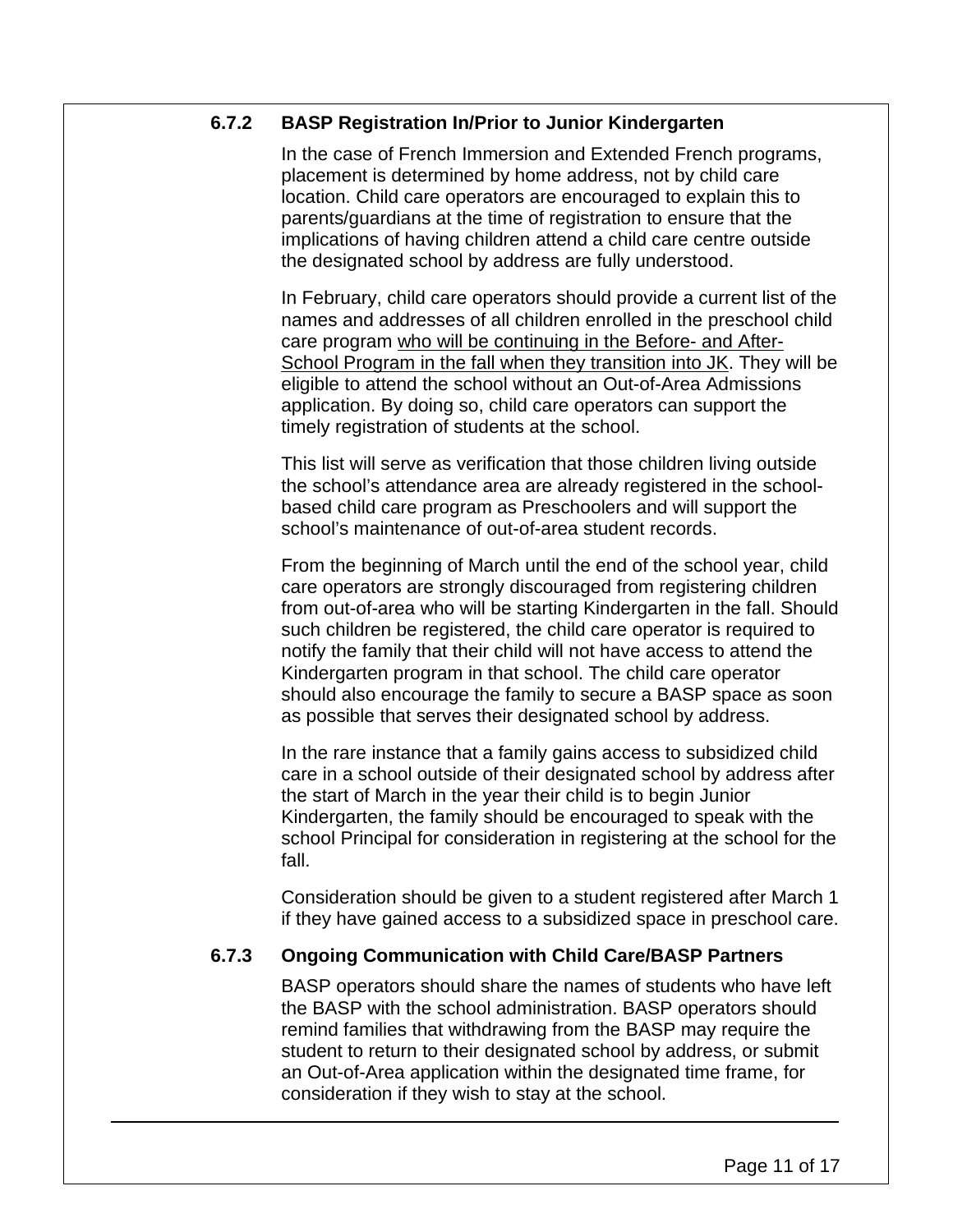Upon school registration for Out-of-Area students, the Administration will provide a letter confirming that should the child withdraw from the school-based before-and after-school program, they will be required to return to their designated school by address. The family will have the option to apply to remain at the current school through the Board's Out-of-Area Admissions process provided they can apply during the designated time frame. The letter will also provide information regarding attendance at the subsequent school (See sample letter, Form 545C Appendix B.)

Principals should establish processes to support the transfer of students to their designated school by address if the family withdraws from the BASP.

## **6.7.4 Graduating From the School**

In schools where the next level school is "Closed" or "Limited (Sibling)" for Out-of-Area Admissions, BASP operators and the Principal should collectively communicate to families about the transition to the school at the next level.

# **7 EVALUATION**

This Procedure will be reviewed as required, but at a minimum every four (4) years after the effective date.

# **8 APPENDICES**

- Appendix A: 545A Out-of-Area Admissions Important Dates
- Appendix B: 545C Out-of-Area Admissions and Withdrawal from Child Care (Sample Letter)
- Appendix C: Best Practices for Child Care Operators
- Appendix D: Procedures for Alternative Schools

# **9 REFERENCE DOCUMENTS**

- Out-of-Area Admissions (formerly Optional Attendance) Policy (P013)
- French Immersion/Extended French Procedure (PR597)
- Student Interest Programs Procedure (PR612)
- Child Care and Early Years Act (2014)
- 692A Information Sharing Consent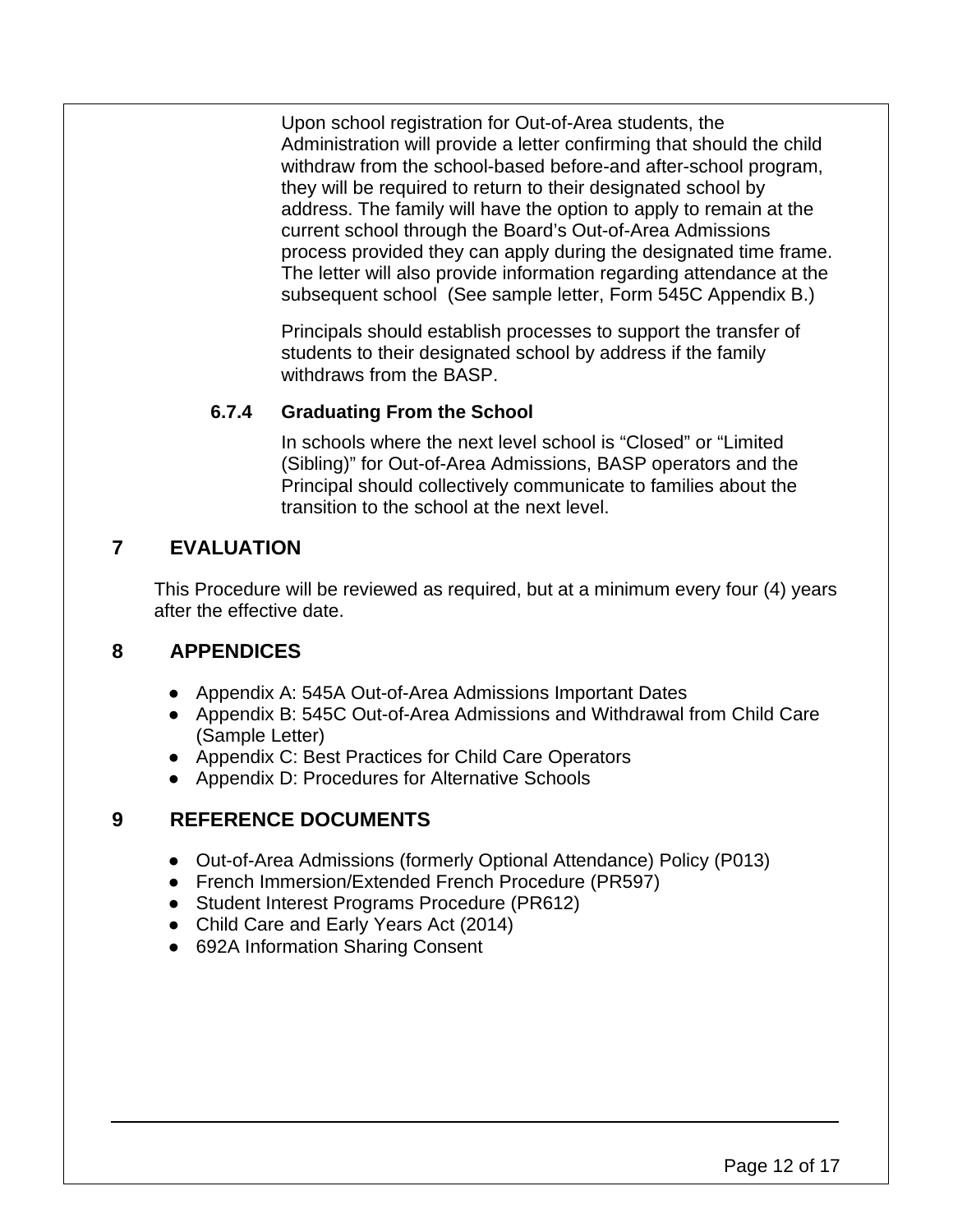# **Appendix A: 545A Out- of Area Admissions Important Dates (UPDATED ANNUALLY)**

**Elementary Schools (for the 2022-2023 school year – applying for September 2023 admission)** 

(a) The Online Out-of-Area Admissions form will be made available on **Monday, January 9, 2023** (the first Monday after the Winter Break). Applications may be submitted no later than 4:00 p.m. on **Friday, February 10, 2023**.

(b) A random selection process, if necessary, will be held the **first week of March 2023**.

There will be two rounds of communications made in March 2023:

| <b>Round</b> | <b>Communication Sent</b>                                                                                    | <b>OFFERS EXPIRE and Responses</b><br>must be received no later than |
|--------------|--------------------------------------------------------------------------------------------------------------|----------------------------------------------------------------------|
| Round 1      | Wednesday, March 8, 2023<br><b>Acceptance and Waiting List Status</b>                                        | Tuesday, March 21, 2023 at 4:00 p.m.                                 |
| Round 2      | Wednesday, March 22, 2023<br>New acceptances sent. All waiting<br>lists become null and void on this<br>date | Tuesday, March 28, 2023 at 4:00 p.m.                                 |

#### **Secondary Schools (for 2022-2023 school year - applying for September 2023 admission)**

(a) The Online Out-of-Area Admissions form will be made available on **Monday, January 9, 2023** (the first Monday after the Winter Break). Applications must be submitted no later than 4:00 p.m. **Friday, January 27, 2023.** 

(b) A random selection process, if necessary, will be held on **February 7, 2023.**

| <b>Round</b> | <b>Communication Sent</b>                                                                                      | <b>OFFERS EXPIRE and Responses</b><br>must be received no later than |
|--------------|----------------------------------------------------------------------------------------------------------------|----------------------------------------------------------------------|
| Round 1      | Wednesday, February 8, 2023<br><b>Acceptance and Waiting List Status</b>                                       | Tuesday, February 14, 2023 at 4:00<br>p.m.                           |
| Round 2      | Wednesday, February 15, 2023<br><b>New acceptances and Updated Waiting</b><br><b>List Status</b>               | Tuesday, February 21, 2023 at 4:00<br>p.m.                           |
| Late Round   | Wednesday, February 22, 2023<br>Final acceptances sent. All waiting lists<br>become null and void on this date | Friday, February 24, 2023 at 4:00<br>p.m.                            |

TDSB Students must finalize their acceptance by completing and submitting the corresponding course selection for the accepted school in myBlueprint no later than **Monday, February 27, 2023.**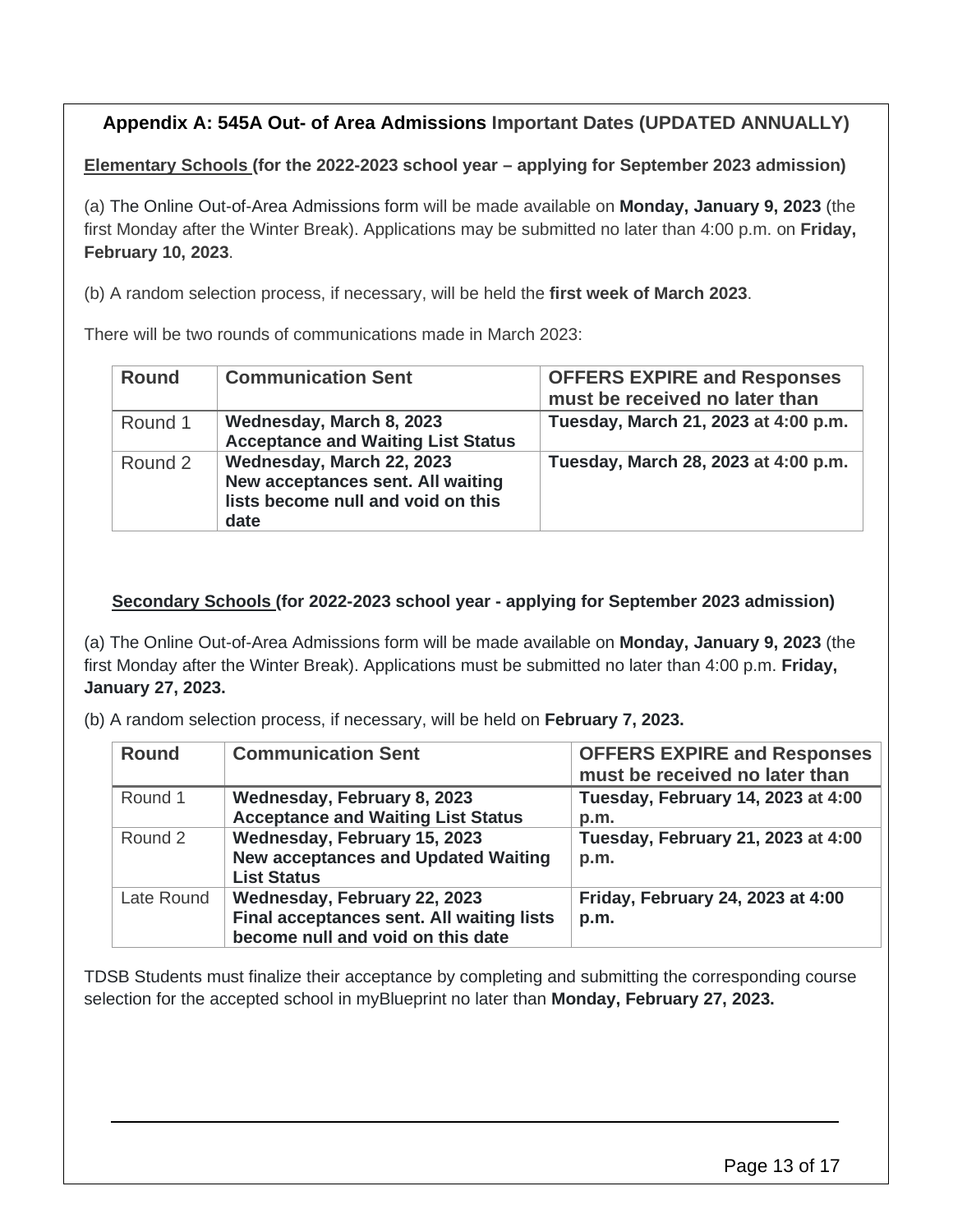## **Appendix B: Out-of-Area Admissions and Withdrawal from Child Care (Sample Letter) 545C (also available in a fillable PDF)**

(Date)

Attention: Families living outside the catchment area for **with the category of the Category** Public School.

In accordance with the Toronto District School Board's Out-of-Area Admissions Policy, \_\_\_\_\_\_\_\_\_\_\_\_\_\_\_\_Public School accepts children who reside outside the attendance area for this school, as long as they attend \_\_\_\_\_\_\_\_\_\_\_\_\_\_\_\_\_\_\_\_\_\_\_Child Care Centre. However, please be advised that if your child is withdrawn from \_\_\_\_\_\_\_\_\_\_\_\_\_\_ Child Care Centre prior to Grade 4, they will be required to return to the school designated by your home address. If space is available, you may apply to have your child remain at \_\_\_\_\_\_\_\_\_\_\_\_\_\_\_\_\_ Public School through the Out-of-Area Admissions process.

Further, students who wish to attend the school at the next level into which the school feeds (School) will be required to apply for Out-of-Area Admission unless it happens to be your designated school by address.

Please sign in the designated area below to indicate that you have received this letter and understand the scenarios listed above.

I, **\_\_\_\_\_\_\_\_\_\_\_\_\_\_\_\_\_\_\_\_\_\_\_\_\_\_\_\_\_\_\_**, understand that if my child is withdrawn from (Parent/Guardian Name)

**\_\_\_\_\_\_\_\_\_\_\_\_\_\_\_\_\_\_\_\_\_\_\_\_\_\_\_\_\_\_\_\_** Child Care Centre at any point during the school year, they will be required to return to the school designated by home address. However, if space is available, I understand that I may be able to apply to have my child remain at **\_\_\_\_\_\_\_\_\_\_\_\_\_\_** Public School, as outlined in the Out-of-Area Admissions Policy.

I also understand that should my child wish to attend the school at the next level into which the school feeds (
<br>
School), we will be required to apply for Out-of-Area Admission unless it happens to be our designated school by address.

\_\_\_\_\_\_\_\_\_\_\_\_\_\_\_\_\_\_\_\_\_\_

Date (Parent/Guardian Signature)

(Child's First and Last Name)

\_\_\_\_\_\_\_\_\_\_\_\_\_\_\_\_\_\_\_\_\_\_\_\_\_\_\_\_\_\_\_\_\_\_\_\_\_\_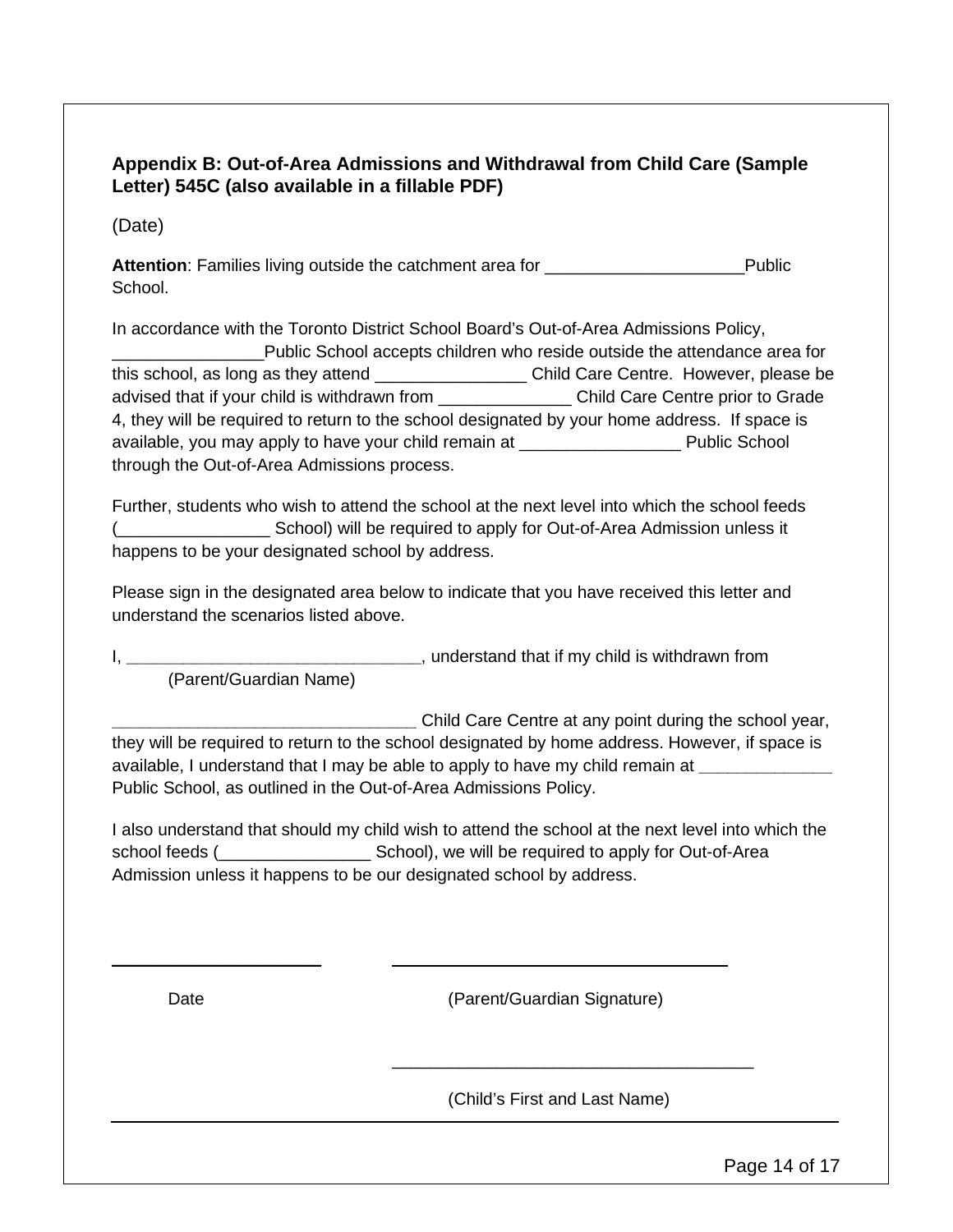To be stored in the OSR

# **Appendix C: Best Practices for Child Care Providers**

It is recommended that schools and school-based child care centres/BASP operators work together to coordinate registration and admission practices in the following ways:

#### Preschool program registration

Child care operators are encouraged, whenever possible, to give priority to children living in the school's designated attendance area.

Parent/Guardian approval to share information must first be obtained through the Information-Sharing Consent Form, 692A, which should be part of the child care registration package.

When a family registers Out-of-Area children into a preschool program, they should be encouraged to also place their children on the waitlist for the BASP at their designated school by address for when they start Kindergarten. This will support families in attending their home school by address, while at the same time support their BASP attendance in the local community.

If a family cannot access the BASP in their designated school by address, they may continue in the BASP at their preschool school, and no Out-of-Area Admissions application is required, provided they were enrolled in the preschool program prior to the end of February.

## BASP registration in/prior to Junior Kindergarten

In the case of French Immersion and Extended French programs, placement is determined by home address, not by child care location. Child care operators are encouraged to explain this to parents/guardians at the time of registration to ensure that the implications of having children attend a child care centre outside the designated school by address are fully understood.

In February, child care operators should provide a current list of the names and addresses of all children enrolled in the preschool child care program who will be continuing in the Before- and After-School Program in the fall when they transition into JK. They will be eligible to attend the school without an Out-of-Area Admissions application. By doing so, child care operators can support the timely registration of students at the school.

This list will serve as verification that those children living outside the school's attendance area are already registered in the school-based child care program as Preschoolers and will support the school's maintenance of out-of-area student records.

From the beginning of March until the end of the school year, child care operators are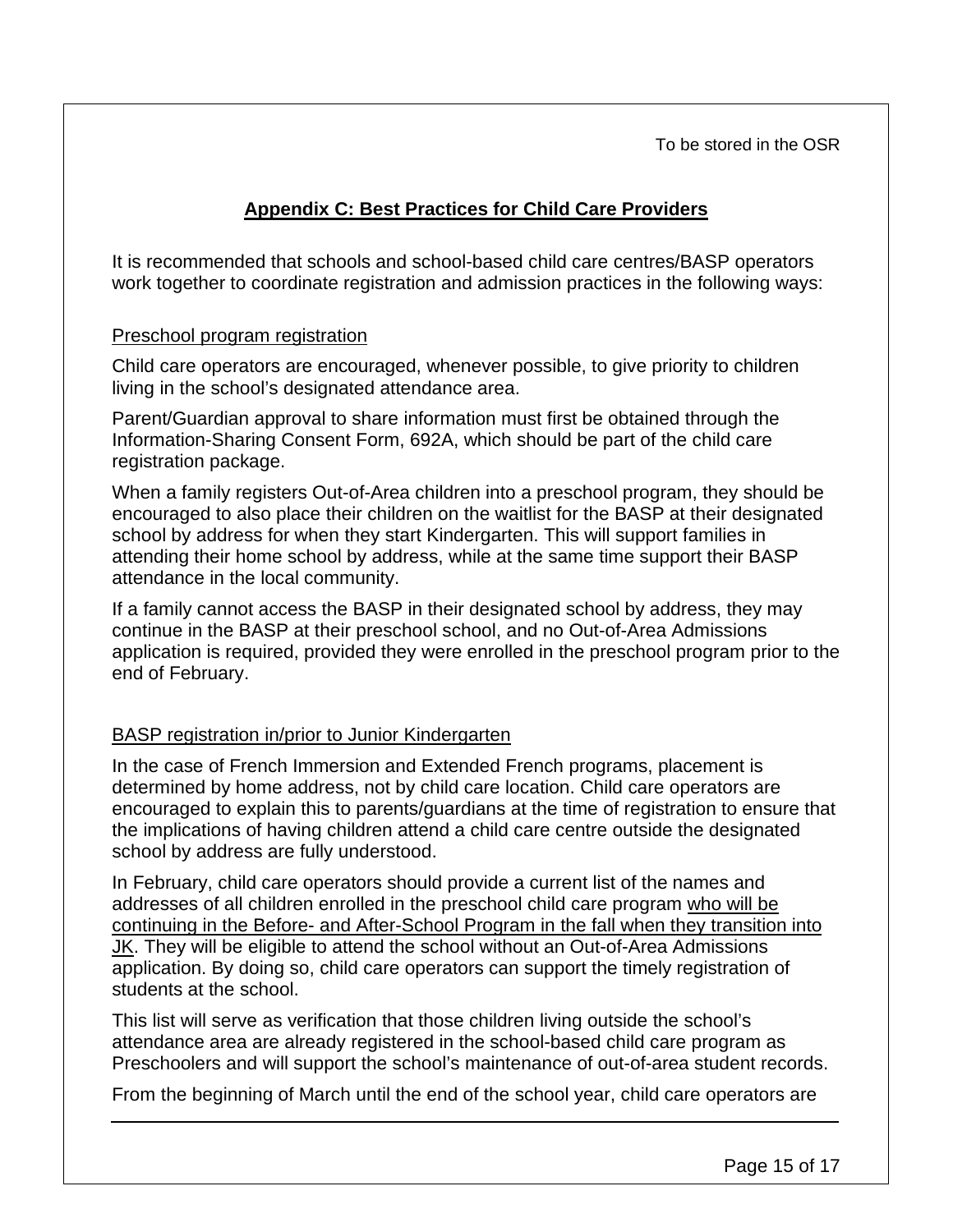strongly discouraged from registering children from out-of-area who will be starting Kindergarten in the fall. Should such children be registered, the child care operator is required to notify the family that their child will not have access to attend the Kindergarten program in that school. The child care operator should also encourage the family to secure a BASP space as soon as possible that serves their designated school by address.

In the rare instance that a family gains access to subsidized child care in a school outside of their designated school by address after the start of March in the year their child is to begin Junior Kindergarten, the family should be encouraged to speak with the school Principal for consideration in registering at the school for the fall.

#### Ongoing communication with child care/BASP Partners

BASP operators should share the names of students who have left the BASP with the school administration. BASP operators should remind families that withdrawing from the BASP may require the student to return to their designated school by address, or submit an Out-of-Area application within the designated time frame, for consideration if they wish to stay at the school.

Upon school registration for Out-of-Area students, the Administration will provide a letter confirming that should the child withdraw from the school-based BASP, they will be required to return to their designated school by address. The family will have the option to apply to remain at the current school through the Board's Out-of-Area Admissions process provided they can apply during the designated time frame. The letter will also provide information regarding attendance at the subsequent school (See sample letter, Form 545C Appendix B.)

## Graduating From the School

In schools where the next level school is "Closed" or "Limited (Sibling)" for Out-of-Area Admissions, BASP operators and the Principal should collectively communicate to families about the transition to the school at the next level.

Both child care/BASP and School should keep copies of the information sharing consent forms.